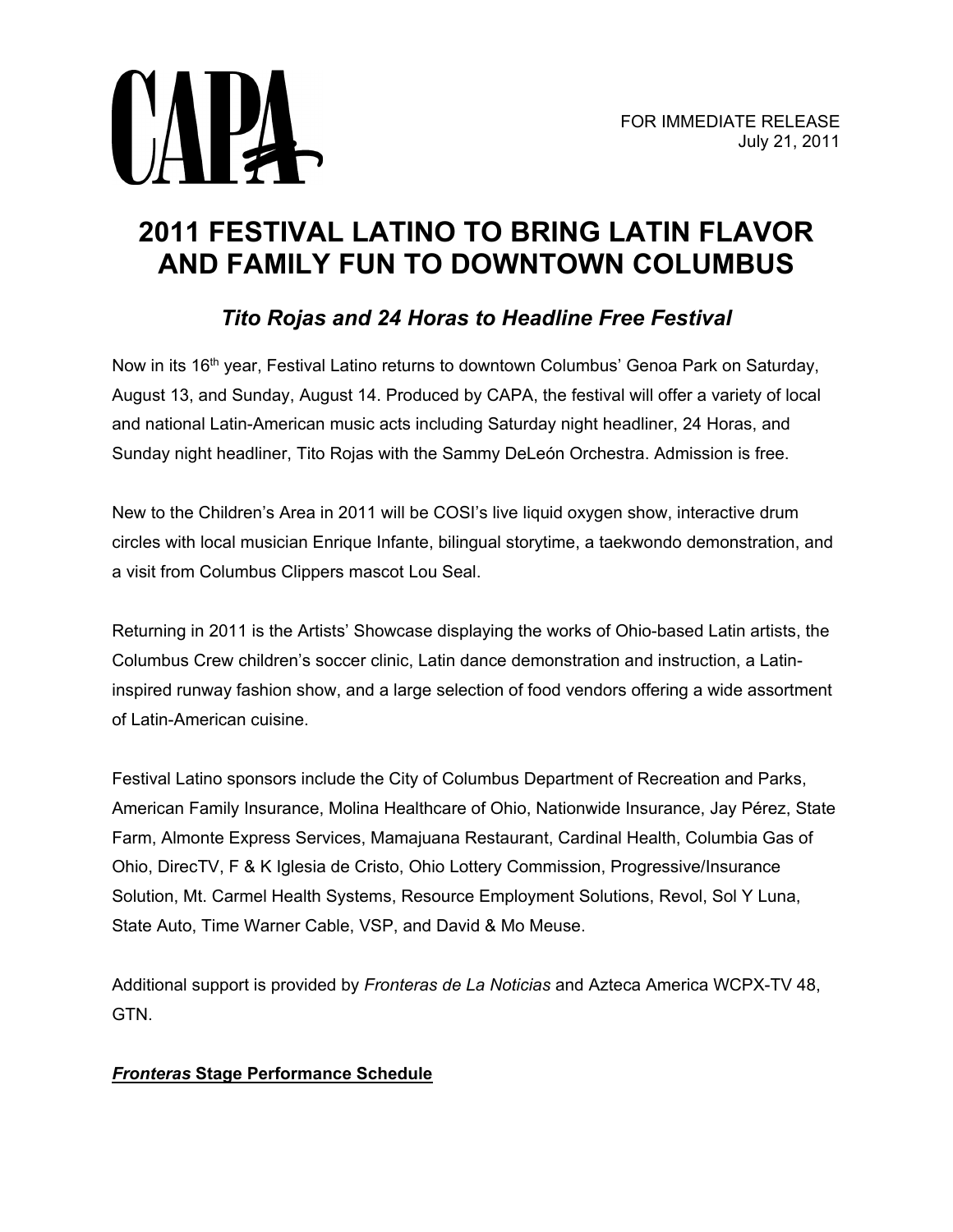Saturday, August 13 12:00 pm – DJ Cale 12:45 pm – The Ark Band 2:30 pm – Zancudo 4:15 pm – Déjà Vu Latin Fusion Band with Enrique Infante **6:00PM – 24 Horas**

Sunday, August 14 12:00 pm – DJ Cale 1:15pm – Adobo 2:30 pm – Son del Caribe 4:15 pm – Ruben Ramos and the Mexican Revolution **6:00 pm – Tito Rojas with the Sammy DeLeón Orchestra**

# **Musical Artists**

# **DJ Cale**

DJ Cale caters to Caribbean and Latin American tastes, spinning salsa, merengue, bachata, reggaeton, Latin pop, Latin dance, house, and a touch of American Top 40 music. [www.AmayaProductions.net](http://www.amayaproductions.net/) 

#### **The Ark Band**

The Ark Band is a St. Lucian reggae band, based in Columbus, Ohio. Founded in 1987 by Terry and Eustace Bobb, the group has continually toured across the US, Canada, and Jamaica sharing its roots in reggae, calypso, and soca music. www.TheArkBand.com

#### **Zancudo**

Lead by Victor Zancudo, this band fuses Latin pop with traditional and modern rhythms to create a sound that will make you want to dance. [www.myspace.com/VictorZancudoMusic](http://www.myspace.com/VictorZancudoMusic) 

# **Déjà Vu Latin Fusion Band with Enrique Infante**

Fronted by singer, songwriter, and musician Enrique Infante, Déjà Vu is a Latin fusion rhythms band. [www.DejaVuLatinFusion.com](http://www.dejavulatinfusion.com/) 

# **SATURDAY NIGHT HEADLINER**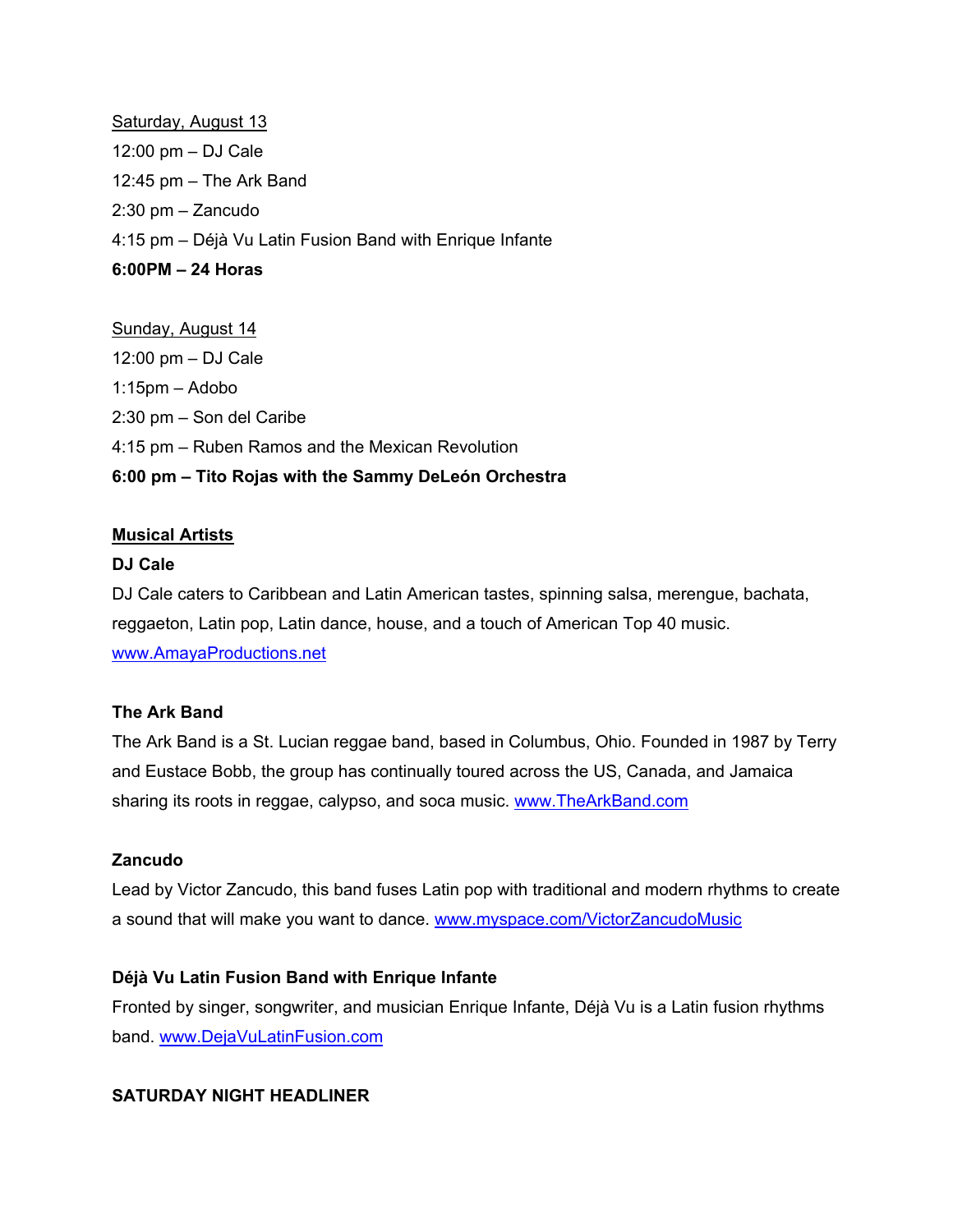#### **24 Horas**

Mickey, Joell, and Jiory are three young New Yorkers who make up the hot, up-and-coming trio of 24 Horas. The group performs their own unique and contemporary Caribbean twist on bachata, a romance-focused musical genre that originated in the Dominican Republic. [www.Grupo24Horas.com](http://www.grupo24horas.com/)

#### **Son del Caribe**

Cincinnati-based Latin music ensemble Son del Caribe perform its energetic pan-Caribbean, pan-American, primarily salsa sound, but will also mix in merengue, cumbia, son, bomba, plenas, bachata, and reggaeton.

# **Ruben Ramos and the Mexican Revolution**

Award-winning American Tejano music performer Ruben Ramos, also known as El Gato Negro (The Black Cat), won the 2009 Grammy Award for "Best Tejano Album of the Year" with his band, The Mexican Revolution. [www.RubenRamos.com](http://www.rubenramos.com/) 

# **SUNDAY NIGHT HEADLINER**

#### **Tito Rojas with the Sammy DeLeón Orchestra**

After 31 years and 20 albums, salsa legend Tito Rojas ("El Gallo Salsero" or "The Rooster") has earned numerous awards and accolades, including several Grammy Award nominations.

Sammy DeLeón and his orchestra combine traditional salsa rhythms with an aggressive and progressive style to produce salsa, merengue, and Latin jazz that can stop on a dime, change directions in a heart-stopping second, or shift grooves like a sports car. [www.SammyDeleonySuOrquesta.com](http://www.sammydeleonysuorquesta.com/)

#### **Dance Plaza**

#### Saturday, August 13

1-1:30 pm – Children from Centro Esperanza Latina's folklore classes will perform a Mexican dance to "El Son de la Negra," a popular mariachi song in Mexican folklore. [www.CenterForLatinHope.org](http://www.centerforlatinhope.org/) 

1:30-2pm – Members of the Centro Esperanza Latina's Healthy Latinos Program will demonstrate Zumba, a Latin-inspired dance-fitness program. [www.CenterForLatinHope.org](http://www.centerforlatinhope.org/)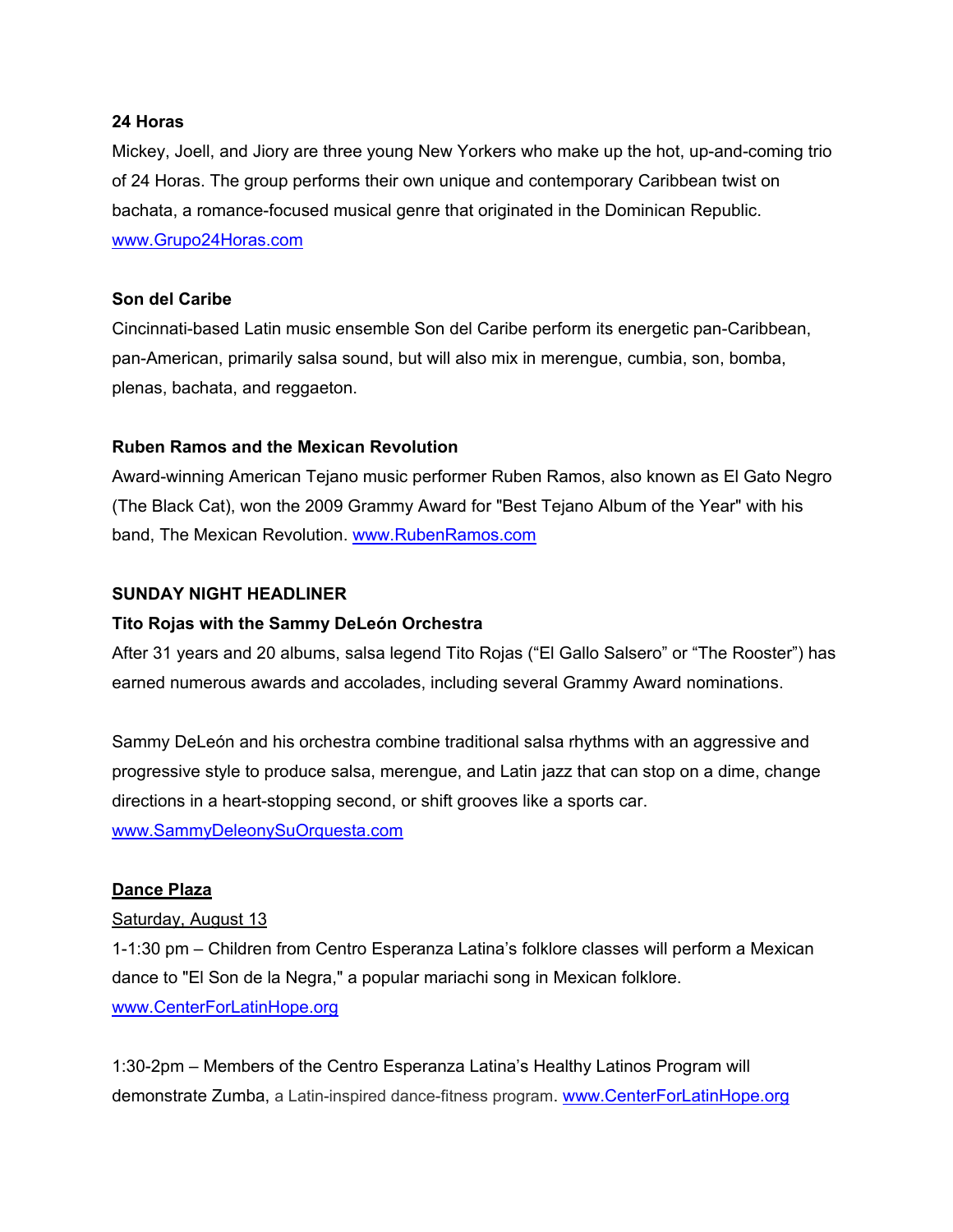3:45-4:15 pm – Dayton-area dance company Grupo Caribe will hold a demonstration of the dances of Puerto Rico.

5:30-6 pm – Toledo-based dance company El Corazon de Mexico Ballet Folklorico will demonstrate the beauty and charm of traditional Mexican dances. [www.ElCorazonDeMexicoDance.com](http://www.elcorazondemexicodance.com/)

# Sunday, August 14

1-1:30 pm – Toledo-based dance company El Corazon de Mexico Ballet Folklorico will demonstrate the beauty and charm of traditional Mexican dances. [www.ElCorazonDeMexicoDance.com](http://www.elcorazondemexicodance.com/) 

1:45-2:30 pm – Learn about the influence of Latin culture on the evolution of fashion. Local adults and children will model a progression of fashion from traditional Latin clothing through the modern designs of Puerto Rican fashion designer and CCAD graduate Shann Cortes in a live, runway show.

3:45-4:15 pm – Festival-goers can learn to salsa with the "Salsa King of Ohio" Carlos Rubio and the Salsamante Dance Academy who will perform a salsa demonstration followed by dance instruction. [www.SalsamanteDanceAcademy.com](http://www.salsamantedanceacademy.com/) 

# **American Family Insurance Children's Area**

12 pm – 6 pm daily, located next to the Dance Plaza, no charge for activities

#### Saturday, August 13

11:30 am -12 pm – Watch a taekwondo exhibition given by instructor Enrique Infante Angeles and a few intermediate students from the Columbus-based Centro Esperanza Latina and Infante Taekwondo School.

12-2pm – Join local community leaders for bilingual storytime as they read aloud a variety of children's books based on Latin culture or written by Latin authors. Check [www.FestivalLatino.net](http://www.festivallatino.net/) for a schedule.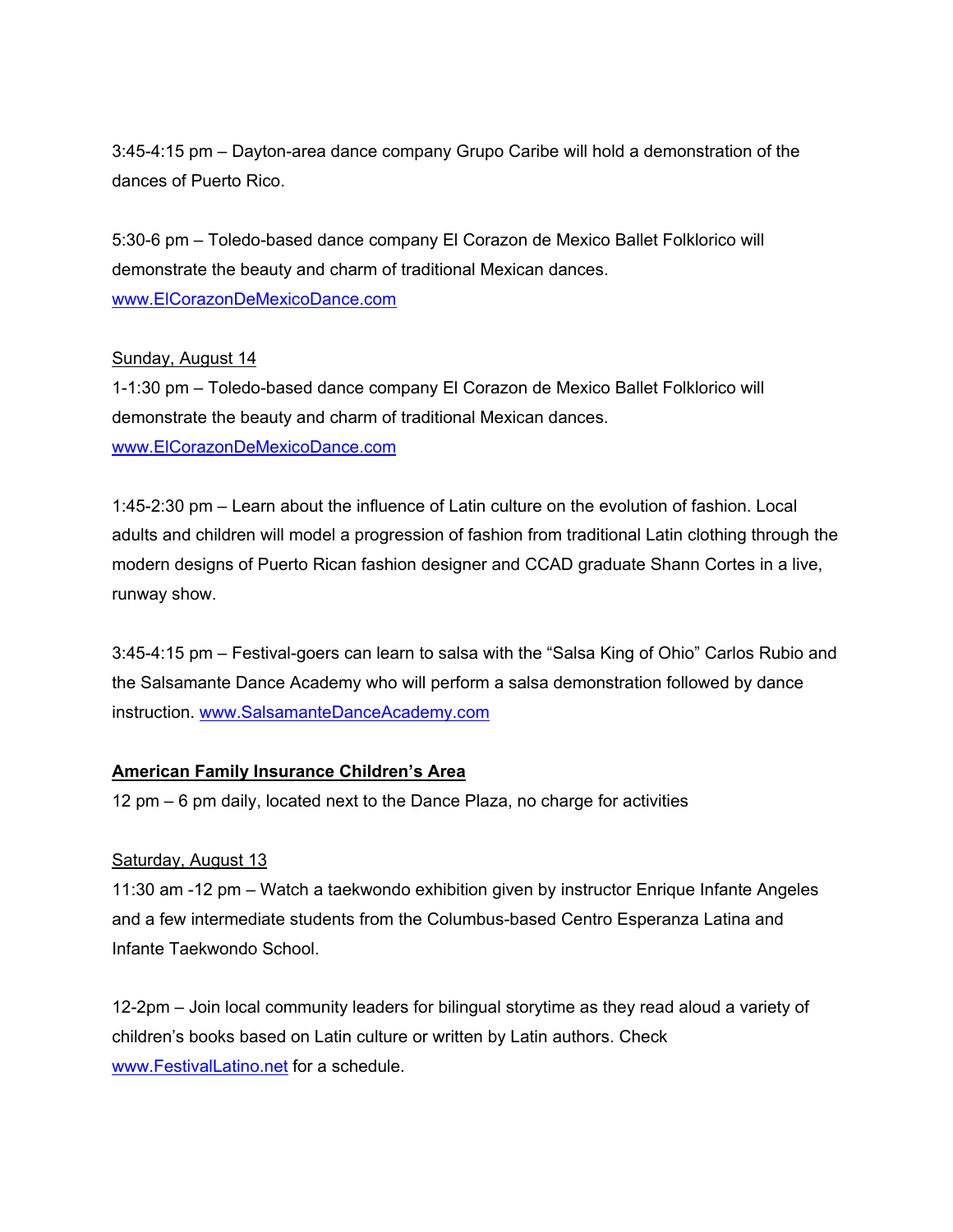2-3 pm – Local Latin fusion artist Enrique Infante will host an interactive hour for children in which they can sing along with traditional Hispanic songs, listen to short stories about Latin American culture, and join a drum circle.

3:30-4 pm – So cold, it's hot! Join COSI for their live, liquid oxygen show and learn more about one of the coldest liquids on earth and the amazing things it can do.

4-5 pm – Columbus Clippers mascot Lou Seal will visit the Children's Area to meet young fans and pose for pictures. [www.ClippersBaseball.com](http://www.clippersbaseball.com/) 

# Sunday, August 14

12-2pm – Join local community leaders for bilingual storytime as they read aloud a variety of children's books based on Latin culture or written by Latin authors. Check [www.FestivalLatino.net](http://www.festivallatino.net/) for a schedule.

2-3 pm – Columbus Crew players will hold a free children's soccer clinic and sign autographs for fans. The Crew Cat mascot will also make an appearance. [www.TheCrew.com](http://www.thecrew.com/) 

3:30-4 pm – So cold, it's hot! Join COSI for their live, liquid oxygen show and learn more about one of the coldest liquids on earth and the amazing things it can do.

4-5 pm – Local Latin fusion artist Enrique Infante will host an interactive hour for children in which they can sing along with traditional Hispanic songs, listen to short stories about Latin American culture, and join a drum circle.

Additional children's activities will include:

**COSI's Science Spot** – This traveling exhibition gives families the opportunity to play, explore, and learn about science together with hands-on kiosks featuring activities to help children learn about basic science concepts, including force and motion, structures, magnetism, gadgets, and more.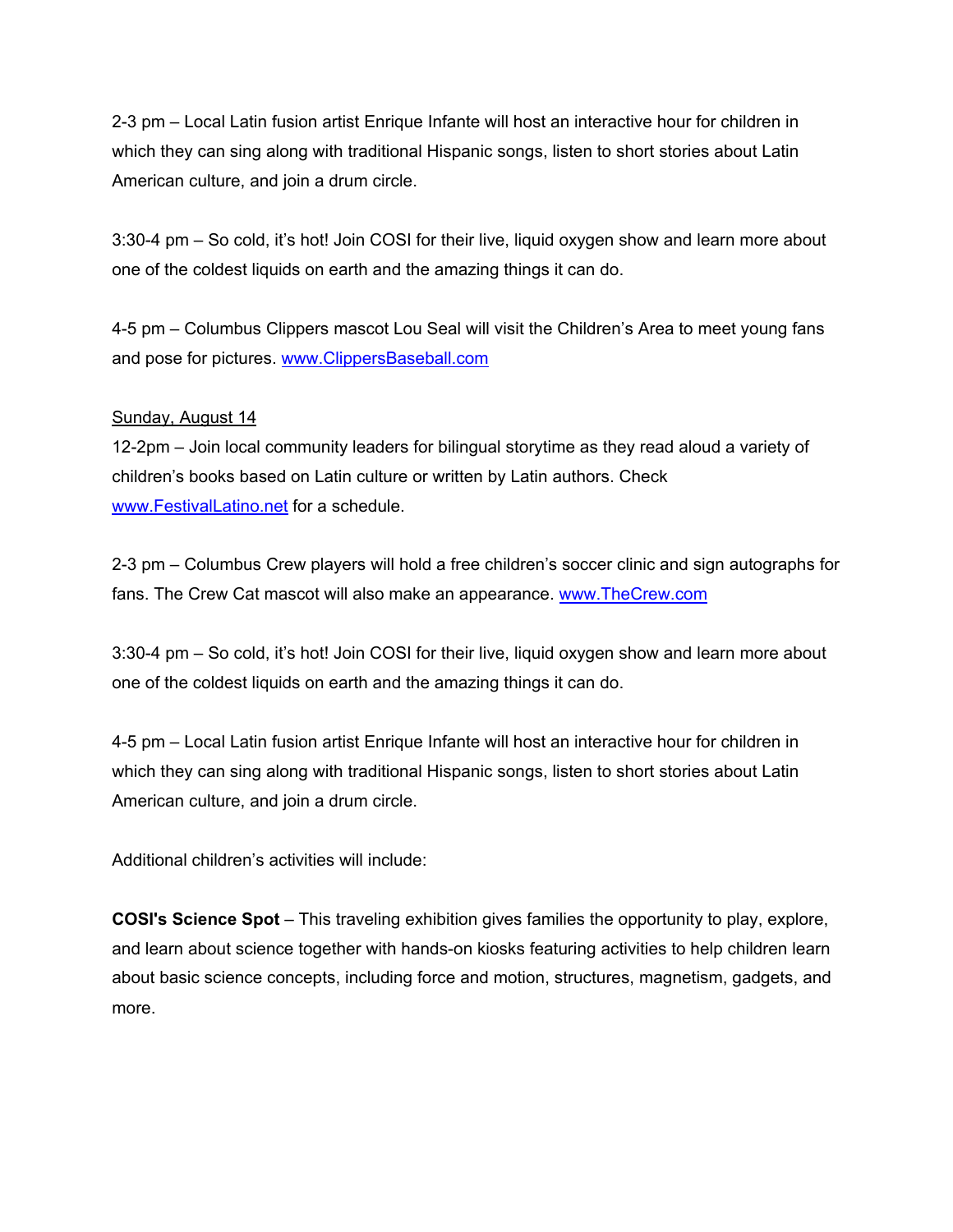**Mexican Flowers** – Big, beautiful flowers are used in Mexico to decorate on days of celebration. Join the members of Organización de Damas Latinas as they help children construct these colorful creations.

**Balloon Twisters** – Balloon artists from Creative Distinctions will create fun balloon designs for children from 2-4pm daily.

# **Artists' Showcase**

Ohio-based Latin artists will display and sell their work in the Artists' Showcase area. Featured artists will be:

**Jose Bastidas** – Ecuadorian visual artist Jose Bastidas creates paintings and murals with a surrealist and fantasy style using a variety of mediums. He also designs fashion jewelry and custom inspirational portraits.

**Nohra Regina Soto Bermeo** – Colombian painter Nohra Bermeo creates warm landscapes mixed with human figures oriented towards the appearance of instinct.

**Wladimir and Vrindarani Muñoz** – Having exhibited his work in galleries, embassies, and consulates across the globe, Ecuador-native Wladimir Muñoz experiments with different styles, techniques, and textures in oil paint to create landscapes and portraits. His daughter, Vrindarani Muñoz, is an up-and-coming painter with a focus on portraits that strive to reveal the essence of the subject.

**Melissa Peña** – Based in Canal Winchester, Puerto Rican photographer Melissa Peña transforms her original, urban-flavored photography into works of art using overlay and other creative manipulations.

# **Community Resources Area**

The following organizations will have information available about education and community programs:

Big Brothers Big Sisters of Central Ohio Columbus Bilingual Academies (Columbus Bilingual Academy North)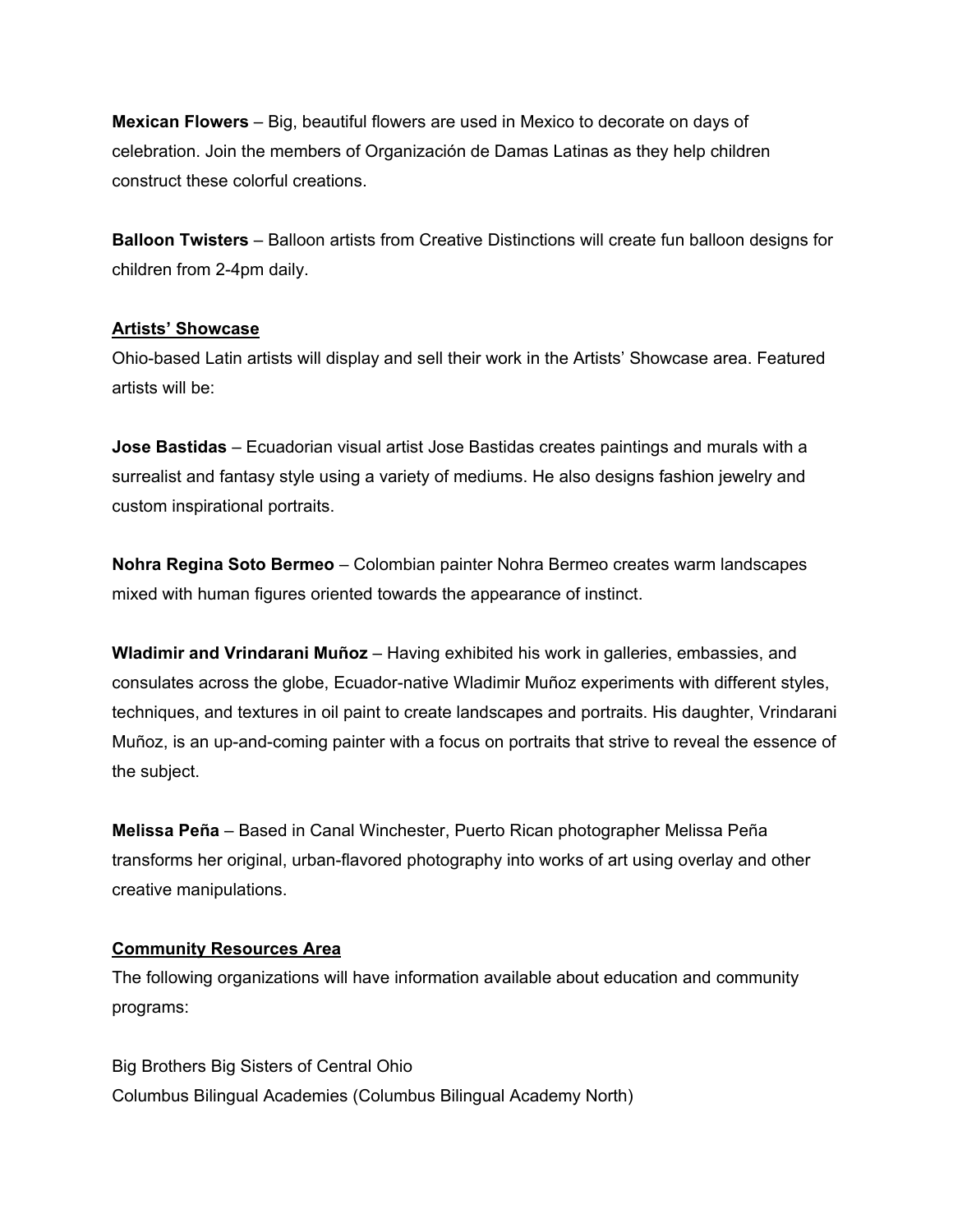Columbus School for Girls (CSG) Community Refugee and Immigration Services (CRIS) Dress for Success (Columbus) United Way of Central Ohio

# **Health & Wellness Area**

The following organizations will offer health screenings and bilingual information on health and social services:

Catholic Latino Ministry Central Ohio Diabetes Association Columbus AIDS Task Force (AIDS Resource Center Ohio) Franklin County Office on Aging Friends of Guatemala, Inc. Maryhaven Montaña de Luz U.S. Department of Labor--OSHA

# **Food Vendors**

Festival Latino will offer a variety of cuisine from Latin America and beyond. Vendors include:

Antojitos Criollos Azteca Catering (Mexican fare) The Coffee House Cuban Latin Grill D's Dogs (hot dogs) El Manantial Latino (Columbian fare) El Pilon (Puerto Rican fare) I Cee Rainbows (Italian ice) Isla Bonita (Nicaraguan fare) La Herba Buena (Filipino fare) JiBARO (Caribbean fare) Mamajuana Restaurant (Caribbean fare) Mi Juguito (tropical fruit juices)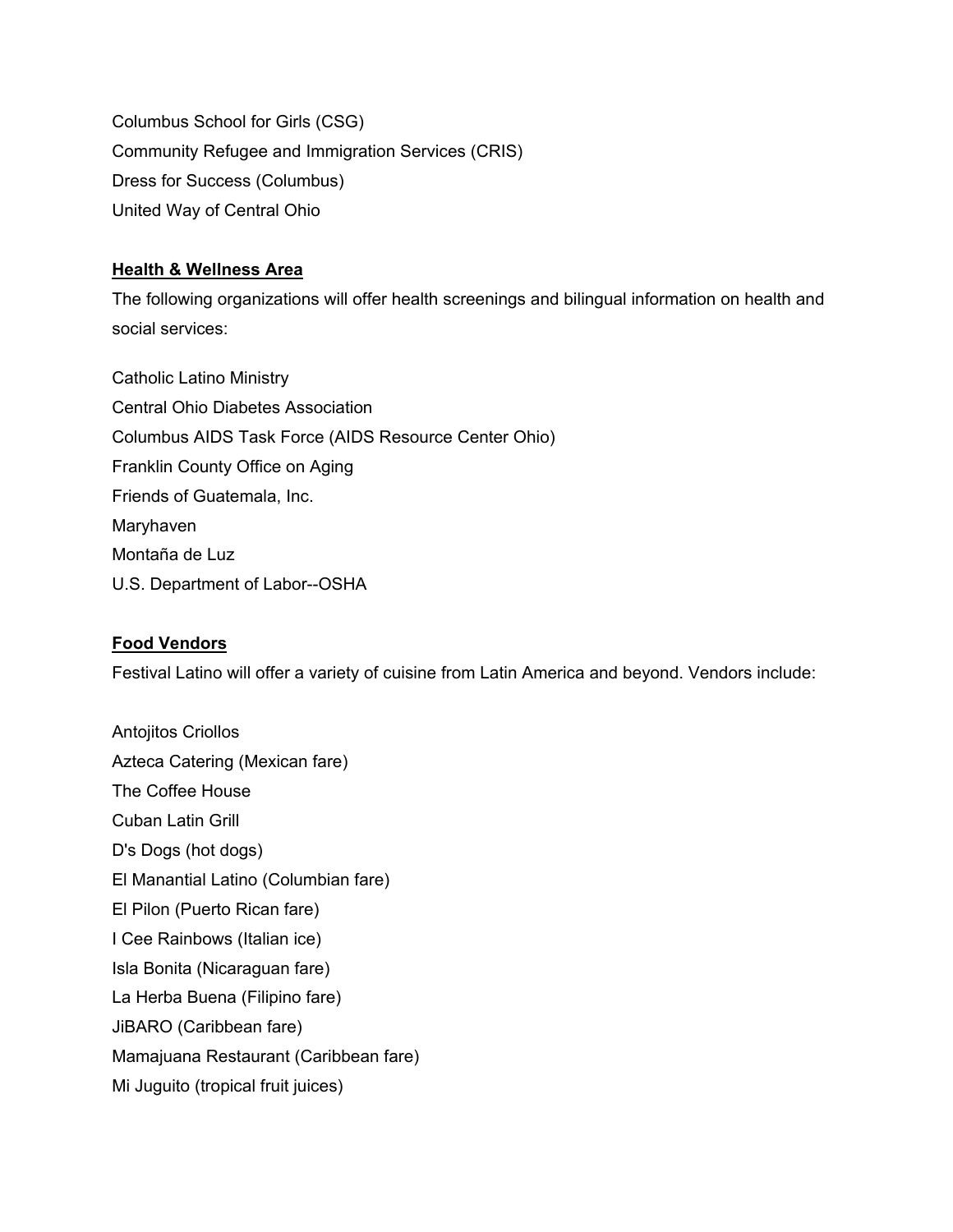Nicolosa's (fish tacos, Latin pizza, nachos) Noni's Cuisine (Filipino fare) Ono Turo-Turo (Filipino fare) Panaderia Oaxaquena (Mexican fare) Paradise Lemon & Lime (lemonade) Piña Colada Rapicci's Italian Ice Rodeo Grill (hamburgers, hot dogs) Rosa's Latin Food (Nicaraguan fare) Sanders Concession (funnel cakes, elephant ears, lemonade) The Spot Latin Grill (Nicaraguan fare) Yerba Buena Latin Grill (Venezuelan fare) Yummy Asian Food

# **Marketplace**

The Festival Latino marketplace will include jewelry, arts, crafts, and other traditional items from Latin America. Vendors include:

AW Perfect Picture (photo booth) How Cute (sunglasses, silver earrings) Inty Muenala (jewelry, bags, clothes, flutes) Latin Souvenirs Mamadou Touba (soaps, African jewelry) Paradise Fashion (handbags, dresses, lotions) Richard Herman & Associates (immigration books) Sumakta (Andes crafts)

# **Festival Policy**

Guests are encouraged to bring blankets for lawn seating. Chairs, tents, pets, handbills, solicitation or unauthorized sales, coolers, bicycles, and skateboards are not permitted.

# **Rain Policy**

Festival Latino is a rain or shine event. There is no rain location.